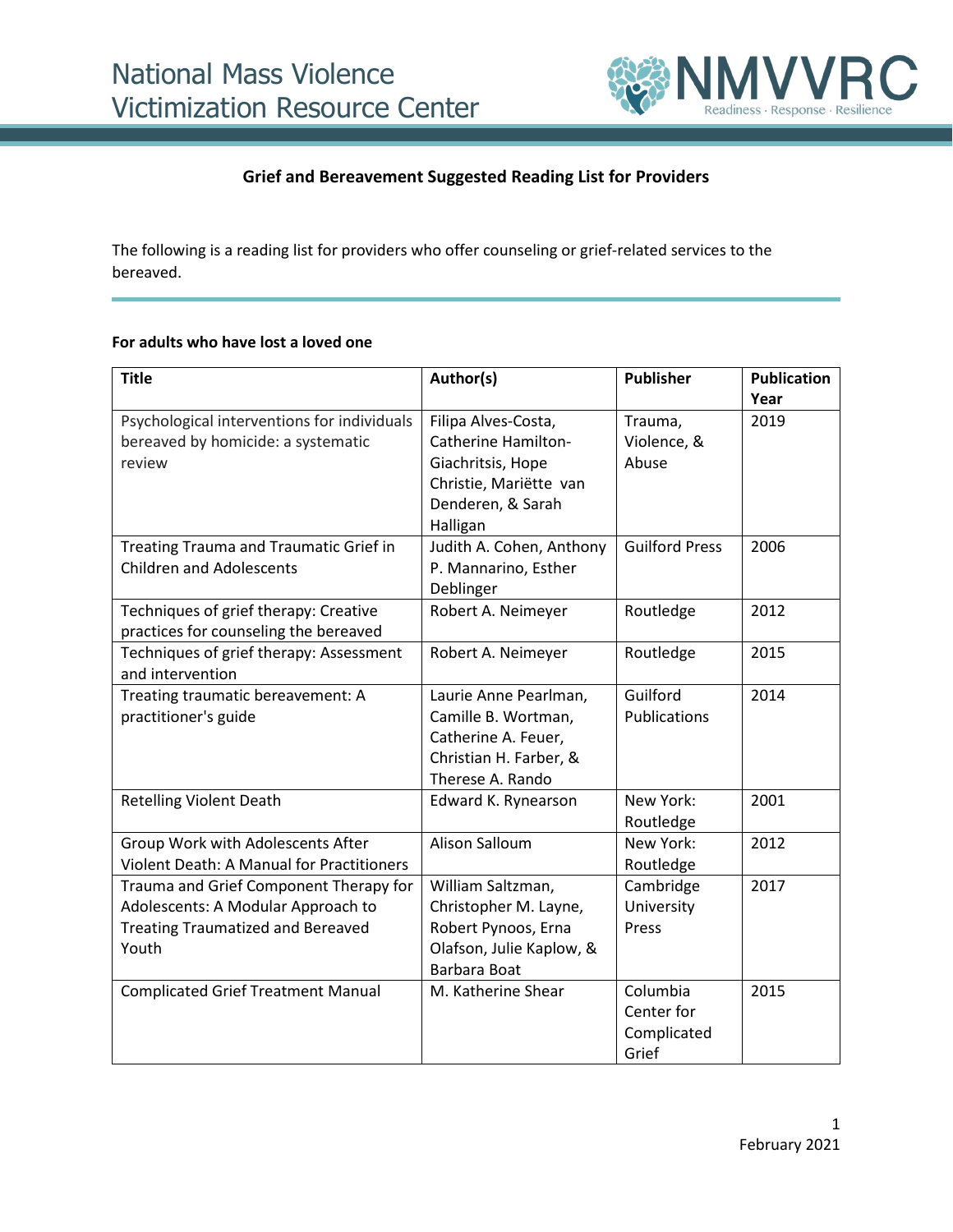| Grief counseling and grief therapy: A | J. William Worden | Springer   | 2018 |
|---------------------------------------|-------------------|------------|------|
| handbook for the mental health        |                   | Publishing |      |
| practitioner                          |                   | Company    |      |

## **Informational Videos, Webinars, and Testimonials**

# **For working with adults:**

| <b>Title</b>                                   | Author(s)           | Producer,              | Link              |
|------------------------------------------------|---------------------|------------------------|-------------------|
|                                                |                     | <b>Production Date</b> |                   |
| Losing a loved one to homicide: What we know   | Sara Bastomski      | Office for Victims     | Accessible        |
| from research and practice [Recorded Webinar]  | & Marina Duane      | of Crime, 2018         | at no cost:       |
|                                                |                     |                        | <b>Click here</b> |
| The surviving victims: Guiding the families of | <b>Bill Bunting</b> | Bureau of Justice      | Accessible        |
| homicide victims through the criminal justice  |                     | Assistance, 2019       | at no cost:       |
| process [Recorded Webinar]                     |                     |                        | <b>Click here</b> |
| Individual and collective trauma: Coping with  | Tanya Sharpe        | 2017                   | Accessible        |
| homicide due to gun violence in African        |                     |                        | at no cost:       |
| American communities [Recorded Webinar]        |                     |                        | <b>Click here</b> |
| Introduction to complicated grief treatment.   | M. Katherine        | 2016                   | Accessible        |
| NYC CBT Lecture Series. [Recorded Webinar].    | Shear, Natalia      |                        | at no cost:       |
|                                                | Skritskaya, &       |                        | <b>Click here</b> |
|                                                | Nancy Turret        |                        |                   |
| Aftermath of a Murder: Survivor Stories;       | Karen Weibe         | YouTube, 2014          | <b>Click here</b> |
| Supporting Loss by Homicide                    |                     |                        |                   |
| Complicated grief after suicide bereavement    | Sidney Zisook       | 2017                   | Accessible        |
| and other causes of death: Results of NIMH and |                     |                        | at no cost:       |
| AFSP study on optimizing treatment for         |                     |                        | <b>Click here</b> |
| complicated grief (HEAL).                      |                     |                        |                   |

# **For working with children:**

| <b>Title</b>                                   | Author(s)           | Producer,                | Link              |
|------------------------------------------------|---------------------|--------------------------|-------------------|
|                                                |                     | <b>Production Date</b>   |                   |
| The surviving victims: Guiding the families of | <b>Bill Bunting</b> | <b>Bureau of Justice</b> | Accessible        |
| homicide victims through the criminal justice  |                     | Assistance, 2019         | at no cost:       |
| process [Recorded Webinar].                    |                     |                          | <b>Click here</b> |
| Treating childhood traumatic grief (CTG) using | Marcella Hayes,     | 2019                     | Accessible        |
| components of trauma-focused cognitive         | Kim Fox, &          |                          | at no cost:       |
| behavioral therapy (TF-CBT; Part One).         | Elizabeth           |                          | Click here        |
| [Recorded Webinar Series].                     | Hartwig.            |                          |                   |
| Treating childhood traumatic grief:            | Sufna John          | 2014                     | Accessible        |
| Implementing the grief-focused components of   |                     |                          | at no cost:       |
| trauma-focused cognitive behavioral therapy    |                     |                          | <b>Click here</b> |
| (TF-CBT). [Recorded Webinar].                  |                     |                          |                   |